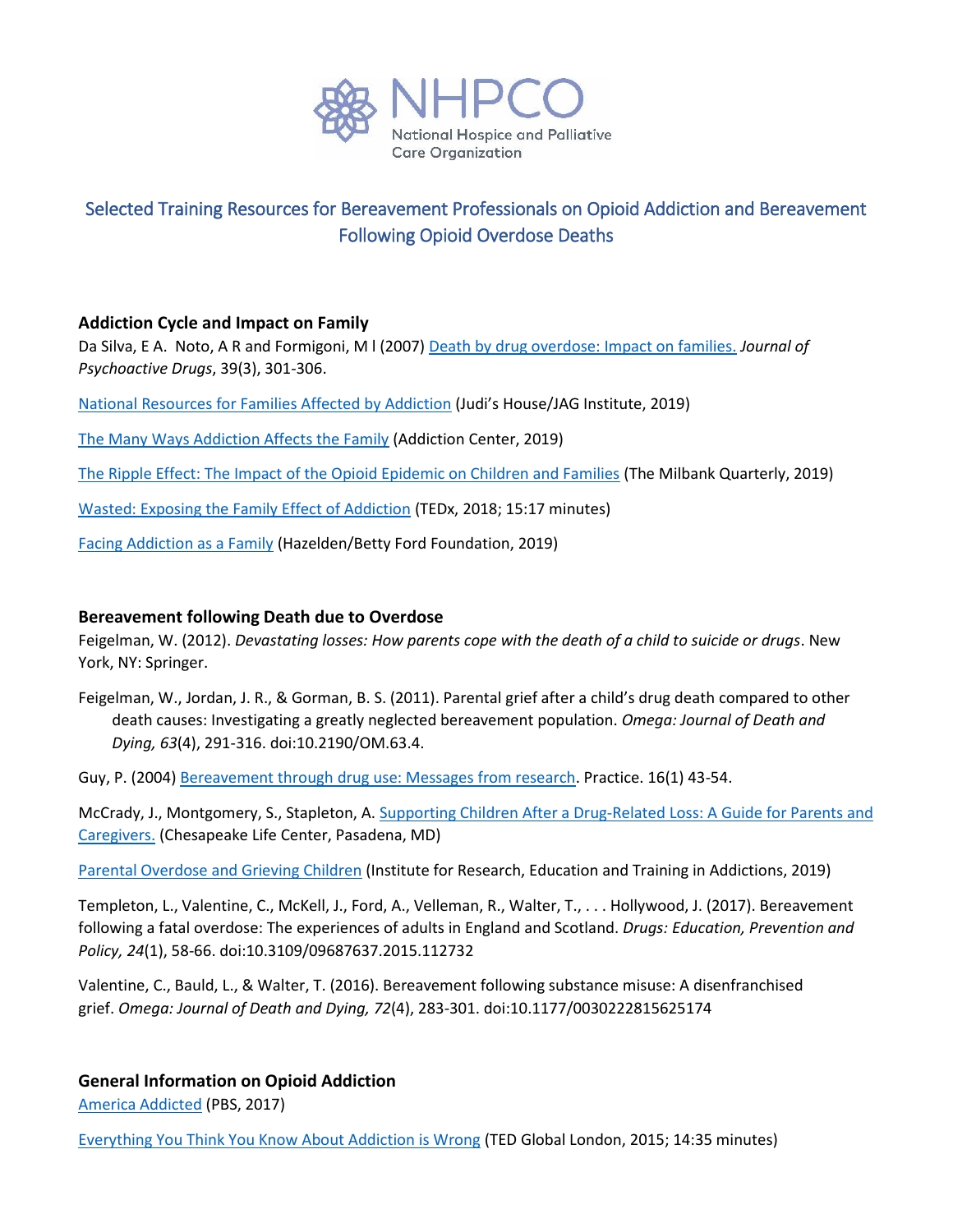[Lessons Learned from the Center of America's Opioid Epidemic](https://www.tedmed.com/talks/show?id=687774) (TED MED, 2017; 15:40 minutes) Let's Talk: Addict[ion and Recovery Podcasts](https://www.hazeldenbettyford.org/professionals/event-calendar/webinars) (Hazelden Betty Ford Foundation, 2019) [NIH Director Francis Collins on America's Addiction Crisis](https://www.washingtonpost.com/video/postlive/nih-directorfrancis-collins-on-opioid-crisis-in-the-us/2017/09/20/cfb04e68-9e41-11e7-b2a7-bc70b6f98089_video.html?noredirect=on&utm_term=.2bc4a15eab34) (The Washington Post, 2017; 5:10 minutes) [Overdosed](https://www.overdosedfilm.com/) (Petersburg Film, 2019; 77 minutes) [The Opioid Epidemic Practical Toolkit: Helping Faith-Based and Community Leaders Bring Hope and Healing to Our](https://www.hhs.gov/sites/default/files/hhs-partnership-ctr-opioid-practical-toolkit-unremediated.pdf)  [Communities](https://www.hhs.gov/sites/default/files/hhs-partnership-ctr-opioid-practical-toolkit-unremediated.pdf) (US Department of Health and Human Resources, 2018) [This Should Scare You More Than Terrorism: The Opioid Epidemic](https://real-leaders.com/this-should-scare-you-more-than-terrorism-the-opioid-epidemic/) (RealLeaders, 2018)

[Webinars for Professionals](https://www.hazeldenbettyford.org/professionals/event-calendar/webinars) (Hazelden Betty Ford Foundation, 2019)

#### **Personal Perspectives**

[Don't Call My Brother a Junkie](https://www.youtube.com/watch?v=6bJzi6Wsb5k) (TEDx Talk, YouTube, 2017; 8:30 minutes) W[hat It's Like Having a Drug Addicted Sibling](https://www.youtube.com/watch?v=IPDswHoOkBQ) (YouTube, 2016; 3 minutes)

#### **The Nature of Addiction and Impact on Brain Function**

[Addiction: A Disease of Free Will](https://www.drugabuse.gov/videos/dr-nora-volkow-addiction-disease-free-will) (National Institute of Drug Abuse, 2015; 21:10 minutes) [Addiction as a Disease](https://www.centeronaddiction.org/what-addiction/addiction-disease) (Center on Addiction, 2017) [Addiction is a Chronic Disease](https://www.youtube.com/watch?v=3OD4ifmC3M4) (TEDx Talk, YouTube, 2016; 13:40 minutes) [Hooked: Why Bad Habits are Hard to Break](https://www.youtube.com/watch?v=5f1ie_It8wM) (CBS News, 2012; 2:02 minutes) [Pleasure Unwoven](https://www.youtube.com/playlist?list=PLA8F89537FD4C3FD1) (YouTube, 2009; 8 videos, 30 minutes) [That's Right. Addiction is a Disease](https://www.youtube.com/watch?v=P--6LEbksds) (Center on Addiction, 2013; 2:15 minutes) [The Addiction Cycle: Phases of the Chronically Relapsing Disease](https://americanaddictioncenters.org/the-addiction-cycle) (American Addiction Centers, 2019) [Drugs, Brains and Behavior: The Science of Addiction](https://www.drugabuse.gov/publications/drugs-brains-behavior-science-addiction/preface) (National Institute on Drug Abuse, 2018) [The Struggle for Survival: Opioids, Addiction and the Brain](https://www.youtube.com/watch?v=s6mtXe0S1ok) (Broken No More/GRASP, 2019; 59:48 minutes) [Understanding Addiction](https://cmeonline.hms.harvard.edu/courses/course-v1:HMSCMEOnline+OUDEP1+2T2019/about?utm_source=cme-catalog) (Harvard Medical School, 2019)

[Why Do Our Brains Get Addicted?](https://www.tedmed.com/talks/show?id=309096) (TED MED, 2014; 16:20 minutes)

#### **Treatment of Addiction**

[A Peak Inside Opioid Users' Brains as They Try to Quit](https://medicalxpress.com/news/2019-07-peek-opioid-users-brains.html) (The Associated Press, 2019)

[Primary Care Management of Opioid Use Disorders: Abstinence, Methadone, or Buprenorphine-Naloxone?](https://www.ncbi.nlm.nih.gov/pmc/articles/PMC5349718/) (Canadian Family Physician, 2017)